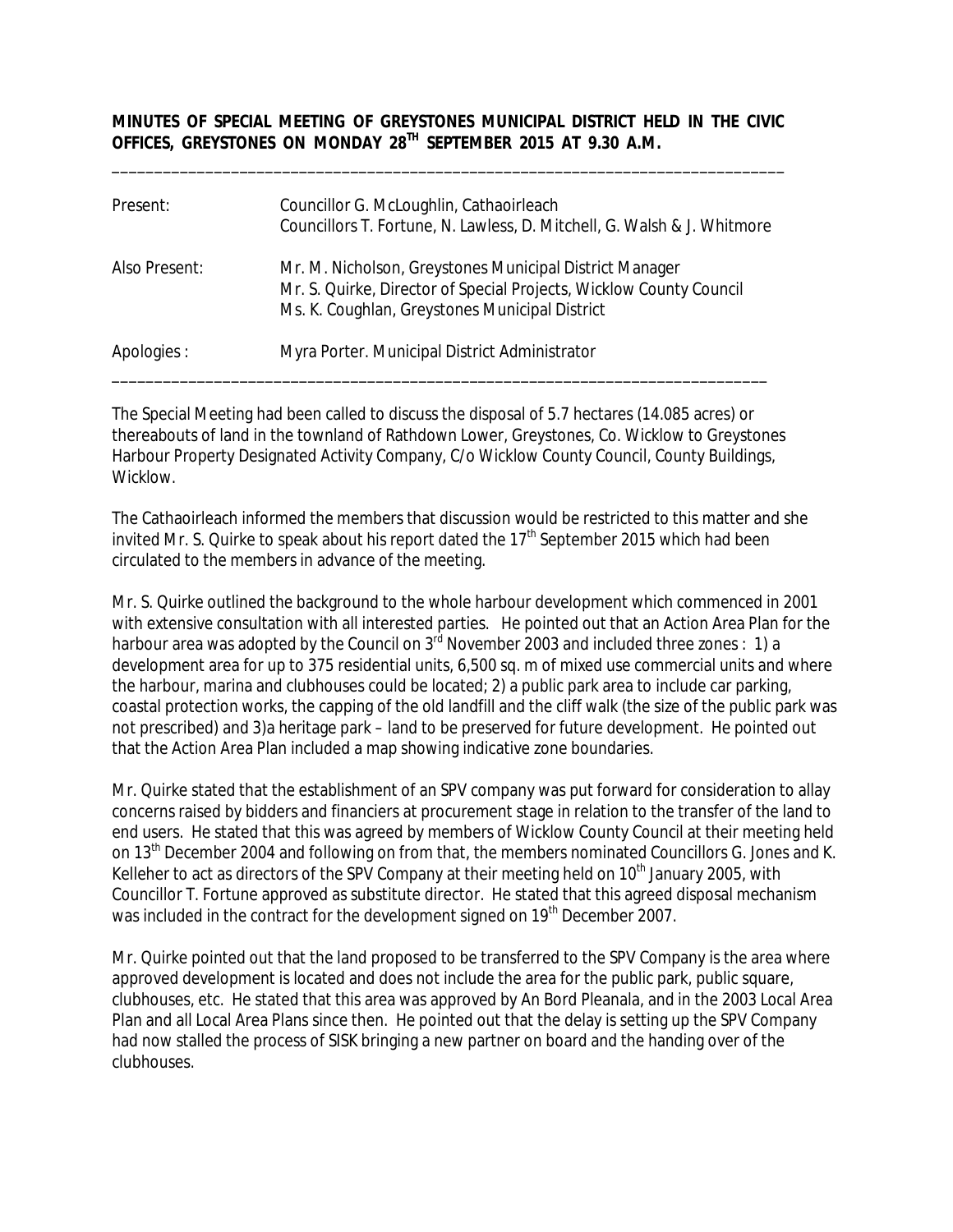In reply to a query from Councillor J. Whitmore, Mr. S. Quirke stated that his report dated the  $17<sup>th</sup>$ September 2015 was issued in response to her email request for further information and he pointed out that the objectives of the Area Action Plan were what was included in the contract for the harbour, subject to planning permission, and that no size for the public park was specified in the contract.

Councillor T. Fortune raised the issues of the market change clause and the parent company guarantee included in the contract. He was of the opinion that there was no need for a Special Vehicle Company to be set up and he suggested that it would not be open to public scrutiny.

The Cathaoirleach informed the members that Standing Order only allowed discussion on the disposal of the land to the Special Vehicle Company.

Councillor T. Fortune challenged the way the Cathaoirleach did not allow him ask questions about the development and he questioned why one Council member was privy to a copy of the Articles of Association and others were not.

Mr. S. Quirke pointed out that the Special Vehicle Company was only to be set up to facilitate the transfer of the land to the end users and was central to the PPP process as it was part of the County Councils obligation to the partnership. He stated that the company would be wholly owned by Wicklow County council and open to scrutiny.

Councillor D. Mitchell stated that the Special Vehicle Company was included to facilitate the process of transferring ownership of the development land to the end users because the developer was required to complete the harbour and marina works prior to the housing development. He stated that this was a major protection for the public and he suggested that the Council would face a lengthy legal battle if it did not proceed, and be left with a half finished building site.

Councillor G. Walsh agreed that the Special Vehicle Company was only to be set up to facilitate the transfer of land to end users and he stated that the Council must comply with its part in the PPP.

In reply to a further query from Councillor J. Whitmore, Mr. S. Quirke stated that the Special Vehicle Company would not be transferring any land to SISK. He pointed out that the original planning application could not be revisited now as the whole scheme was approved by An Bord Pleanala and he stated that the public would benefit from having the harbour development completed. He pointed out that any minor changes to the approved planning permission would be considered under the Part 8 process but that any major changes would have to be approved by An Bord Pleanala.

Mr. Quirke stated that Section 183 of the Local Government Act required the Council members agreement to the transfer of the land and he pointed out that this was only being done now because the land was only being developed now. He pointed out that the setting up of the Special Vehicle Company was included because the Developer and funders needed clarity on the transfer that would not be subject to politics.

Councillors T. Fortune and J. Whitmore requested copies of the harbour development contract and the Articles of Association and Councillor Fortune was critical of the lack of communication about the development. He requested that more detailed reports be provided to the members at their monthly meetings.